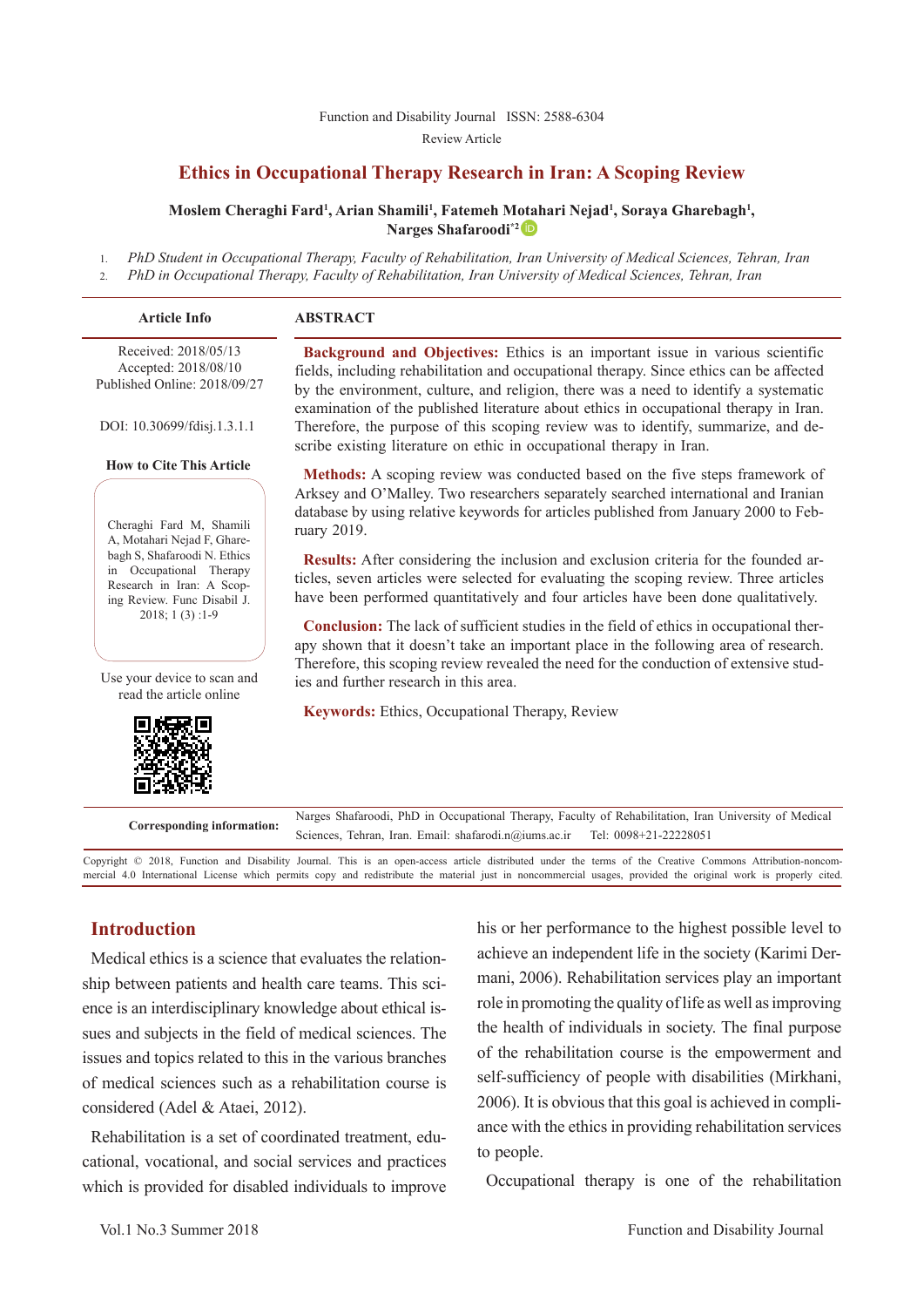fields that many people may need its services. According to the World Federation of Occupational Therapy (WFOT), occupational therapy is a specialty in the health care system with the client-centered view, trying to improve the recovery and well-being of the client through occupation and purposeful activities (WFOT, 2012). The professional ethics and the standardized ethics help achieve an increased level of confidence between clients and experts of occupational therapy (AOTA, 2004). In 2011, Galheigo reported that the occupational therapists and investigators of this field should be sensitive to human rights issues and that they should provide a supportive environment that facilitates the efforts of the patients for their engagement in health care services (Galheigo, 2011).

At present, people's general knowledge about health care services and clients' rights has increased. Respecting the client's rights can help to increase satisfaction of both clients and the healthcare team. However, failure to comply with these rights result in distrust between the clients and healthcare team (Kyler-Hutchison, 1998; Dehghan, et al., 2013).

Although certain ethical codes have been adjusted and approved for occupational therapy services by the Occupational Therapy Society in some developed countries, no curriculum or ethical approval for occupational therapy has been registered in any countries except Iran (Galheigo, 2011). The aim of this scoping review study is to report and explain the studies and articles in the field of ethics in occupational therapy that have been carried out in Iran.

## **Materials and Methods**

A scoping review method was used to map relevant literature. We chose this type of review because scoping reviews are useful when reviewed in an area not done comprehensively before. Many different study designs are employed (Rumrill, et al., 2010), especially in newer topics which lack the randomized controlled trials, making it difficult to undertake systematic reviews. Moreover, scoping reviews are more time and cost effective than full systematic reviews (Levac, et al., 2010).

The scoping review provides an overview about the

current state of research in the reviews of the considered area (Levac, et al., 2010). In addition, identifying the research gap is one of the most common reason for performing these kinds of review studies (Wagman, et al., 2015).

The present review has used the five step framework of Arksey and O'Malley (Arksey & O'Malley, 2005). These steps are: identification of the research question, identification of related studies, selection of studies, data tabulation, summarization, and result reports.

#### **Identifying the Question**

Until now the literature of occupational therapy in Iran has not fully addressed the concept and place of ethics. In addition, the scope of research in this area is not clearly identified. Therefore, the present study has been conducted with the aim of evaluating the extent of the studies in this field, in addition to identifying research gaps in regards to scattered data in texts. This review study attempts to answer the following central question: what are the scope and dimensions of the studies on ethics in occupational therapy in Iran?

#### **Identifying the Related Studies**

Two investigators separately searched international databases, such as PubMed, Medline, Google Scholar, ProQuest, CINAHEL, as well as Iranian databases, such as SID, Magiran, Medlibe, ISC, Irandoc, and Iranmedex, using key words of occupational therapy, occupational therapist, ethic, ethics, Iran, Persian, in addition to its Persian equivalence in finding possible articles in the field of ethics in occupational therapy in Iran which have been written in English or Persian.

#### **Selecting the Article**

For the published articles in Iran, the external and internal databases were searched from January 2000 to February 2019. The studies were excluded if in the forms of poster, lecture, and sole abstract (without the full text article).

#### **Tabulation of Data**

In this step, the key sections of the information are provided and classified (Tables 1 and 2). This classification is categorized by the name of the authors, the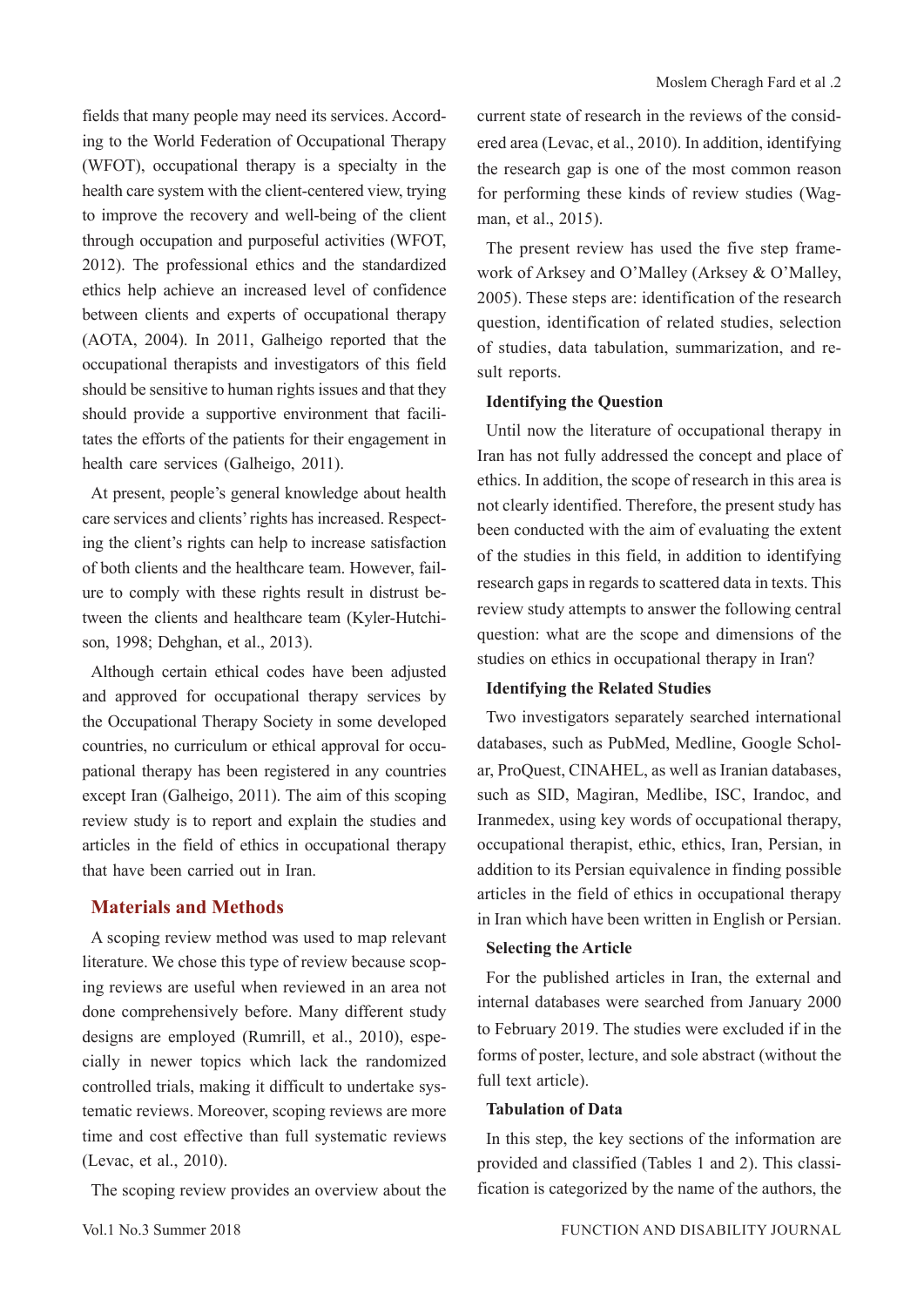3. Ethics in Occupational Therapy Research in Iran

year of publication, the participants, the sample volume, the methodology of the study, the type of data analysis, and the significant research results.

#### **Summarizing and Reporting the Results**

The obtained studies have been reported in two distinct qualitative and quantitative forms.

## **Results**

Generally, 34 articles were found about occupational

therapy and ethics in Iran (figure 1). After considering the inclusion and exclusion criteria for the articles, seven articles were selected for the evaluation of the scoping review. The information related to the articles has been presented in Tables 1 and 2 using quantitative and qualitative methods, respectively. These articles have been published from 2011 to 2015. Amongst these articles, three articles have been conducted quantitatively and four articles qualitatively.



*Figure1. Flow Diagram*

*Table 1. The Quantitative Studies in the Field of Ethics in Occupational Therapy*

|                          |                                                                               | Method/<br>Participants/<br><b>Purpose</b><br>material<br>number           |                                                                                                |                                                                                                                                                                                                                                                                        |
|--------------------------|-------------------------------------------------------------------------------|----------------------------------------------------------------------------|------------------------------------------------------------------------------------------------|------------------------------------------------------------------------------------------------------------------------------------------------------------------------------------------------------------------------------------------------------------------------|
| Vojdani et al.<br>(2015) | The level<br>of students'<br>knowledge on<br>patient rights                   | Cross sectional-<br>descriptive/<br>Questionnaire of<br>patient rights     | The students of<br>Social Welfare<br>and Rehabilitation<br>University of<br>Sciences/70 people | 8% had a poor level of knowledge, 90% had a<br>moderate level of knowledge, and 1.4% had a<br>good level of knowledge on patient rights.<br>Most of the knowledge was related to field of<br>service accessibility and the least was related to<br>individual freedom. |
| Dehghan et al.<br>(2013) | The level of<br>occupational<br>therapists'<br>knowledge on<br>patient rights | Cross sectional-<br>descriptive study/<br>researcher-made<br>questionnaire | Graduates in<br>occupational<br>therapy/ 125 people                                            | 53.6% of occupational therapists had a high level<br>of knowledge on patient rights.<br>There was not a significant correlation between<br>work experience and knowledge on the rights of<br>clients.                                                                  |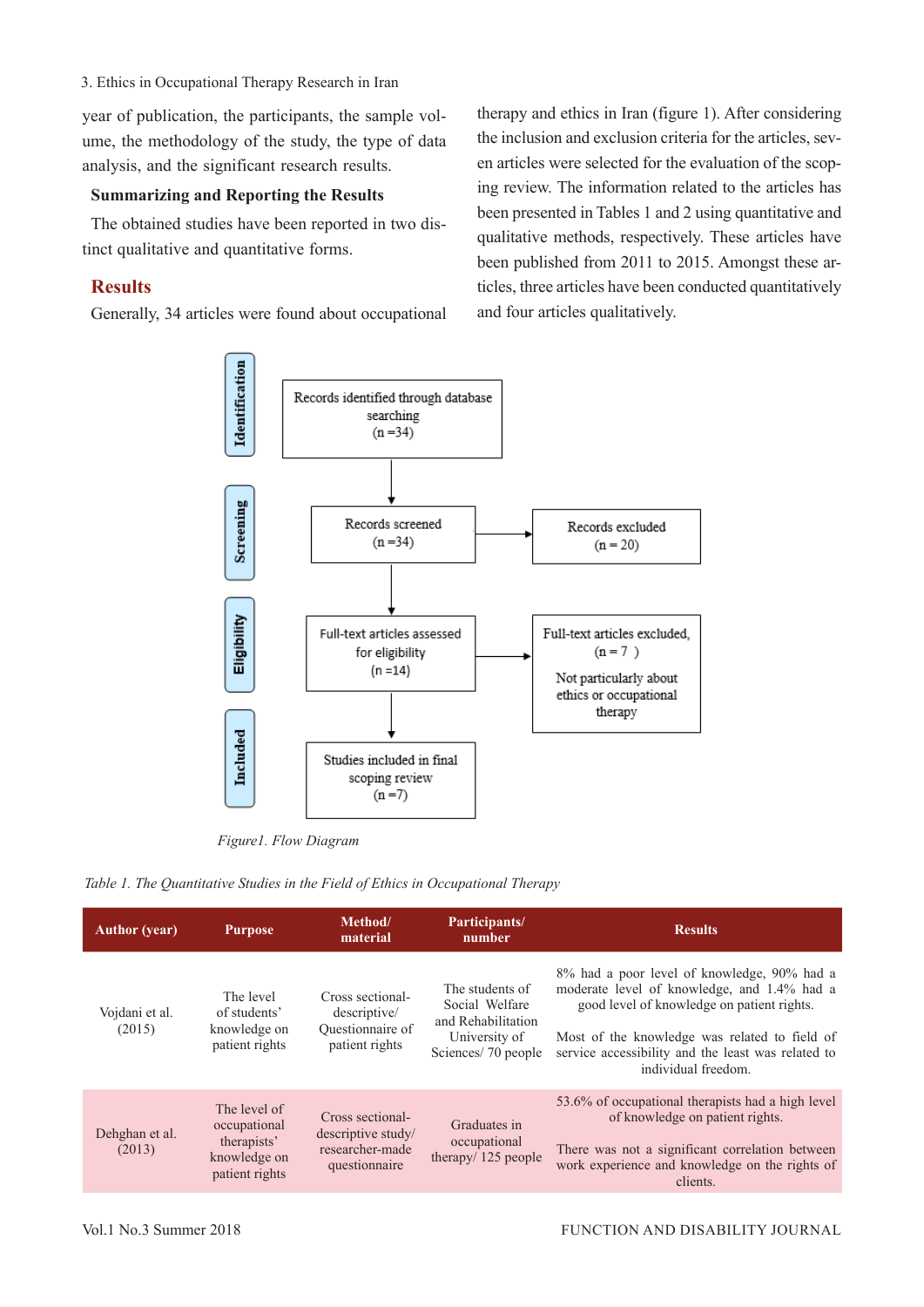| <b>Author</b> (year)              | <b>Purpose</b>                                                                                         | Method/<br><b>Material</b>                                                      | Participants/<br><b>Number</b>      | <b>Results</b>                                                                                                                                                                                                                                                                                                                                                                                                                                                                                                                                  |
|-----------------------------------|--------------------------------------------------------------------------------------------------------|---------------------------------------------------------------------------------|-------------------------------------|-------------------------------------------------------------------------------------------------------------------------------------------------------------------------------------------------------------------------------------------------------------------------------------------------------------------------------------------------------------------------------------------------------------------------------------------------------------------------------------------------------------------------------------------------|
| Ghaleh Rashidi<br>et al. $(2011)$ | Evaluatation of<br>relationship the<br>between<br>knowledge on<br>patient rights and<br>its compliance | Descriptive<br>analytic-cross<br>sectional/<br>researcher made<br>questionnaire | Rehabilitation<br>experts/62 people | 59.7% of participants had a very good level of<br>knowledge, 35.5% had a good level of knowledge,<br>5.3% had a moderate level of knowledge. The<br>rates of compliance with patient rights were 79%<br>at the level of moderate, 13.6% at the level of<br>poor, and 8.5% at the level of good. There was a<br>positive and significant correlation between the<br>level of education and the rate in compliance with<br>patient rights. The relation between knowledge on<br>patient rights to its compliance was positive and<br>significant. |

*Table 2. The Qualitative Studies in The Field of Ethics in Occupational Therapy*

| Author (year)              | Purpose                                                                                                                                | Method              | Participants/<br>Number                              | Results                                                                                                                                                                                                                                                                                                                                                                                                                                                                                                                                                                                                                                                                                                                               |
|----------------------------|----------------------------------------------------------------------------------------------------------------------------------------|---------------------|------------------------------------------------------|---------------------------------------------------------------------------------------------------------------------------------------------------------------------------------------------------------------------------------------------------------------------------------------------------------------------------------------------------------------------------------------------------------------------------------------------------------------------------------------------------------------------------------------------------------------------------------------------------------------------------------------------------------------------------------------------------------------------------------------|
| Vahidi et al.<br>(2015)    | To recognize the<br>immoral cases in<br>the clinical practice<br>of occupational<br>therapists for<br>adults with<br>physical problems | Content<br>analysis | Graduates of<br>occupational<br>therapy/10<br>people | The result of this study had four categories: deviation<br>from the path of treatment (incorrect application of<br>therapeutic interventions, being careless occupational<br>therapy philosophy, invalid notification), neglecting the<br>client benefits and the clients (lack of compassion, harm to<br>clients, disregarding the patients' expectations), neglecting<br>the principles of communication (communicating with<br>clients, communicating with colleagues), and emphasizing<br>on financial gains (payment of clients, payment of therapist,<br>managerial programs of therapeutic centers) are considered<br>as immoral cases in the clinical practice of occupational<br>therapy for adults with physical disorders. |
| Kalantari et al.<br>(2015) | To explain the<br>perception of<br>occupational<br>therapist on<br>professional ethics<br>during work with<br>children                 | Content<br>analysis | Graduates of<br>occupational<br>therapy/10<br>people | The result of this study with three categories include:<br>attention to personal characteristics (honesty, kindness,<br>perception, and competence), responsibility to clients<br>(equality, respect, confidentiality, discretion, profitability,<br>lack of harmfulness), and professional responsibility (loyalty,<br>improving professional knowledge, attempting to improve<br>and develop the profession of occupational therapy) are<br>considered as the perception of occupational therapists on<br>professional ethics in their work with children.                                                                                                                                                                          |
| Rezaei et al.<br>(2014)    | To explain the<br>experience of<br>occupational<br>therapists on<br>ethical problems in<br>the field of mental<br>health               | Content<br>analysis | Graduates of<br>occupational<br>therapy/20<br>people | The result of this study with four categories in 24 subclasses<br>include: treatment tailored to patient characteristics (such<br>as inappropriate referrals, not having a patient-centered<br>approach, and etc.), to choose clients for occupational<br>therapy services (such as psychiatrics' insppropriate attitude<br>towards occupational therapy, and etc.), attitude and the<br>manner of behavior to clients (lack of education on ethical<br>standards, physical aggression, and etc.), comfort and<br>well-being of patients and the quality of services (physical<br>welfare, comfort in the environment, and psychological<br>well-being) are considered as perceived ethical problems by<br>occupational therapists.   |
| Kalantari et al.<br>(2015) | To find the<br>effective factors<br>of moral behavior<br>of occupational<br>therapists on<br>children                                  | Content<br>analysis | Graduates of<br>occupational<br>therapy/12<br>people | The result of this study with four categories include:<br>organizational factors (ethical principles, inadequate<br>education, regulations and supervision, facilities, and<br>workload), therapist related factors (personal characteristics,<br>concerns, and eligibility), family problems and client<br>conflicts (family awareness and their views and beliefs),<br>and social factors (support systems and moral values) are<br>considered as effective factors on the ethical behavior of<br>child occupational therapist.                                                                                                                                                                                                     |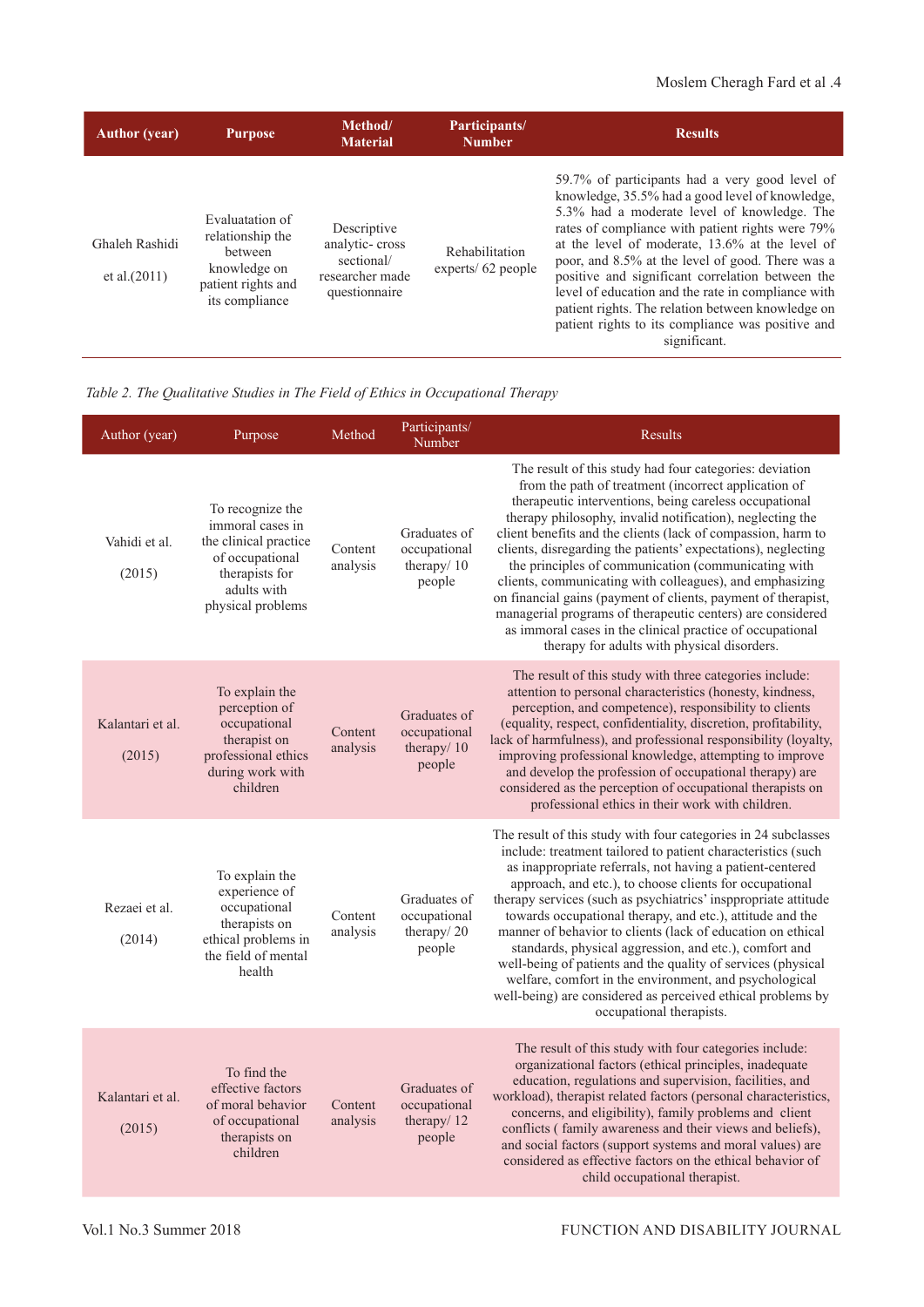#### 5. Ethics in Occupational Therapy Research in Iran

The purpose of the studies was to evaluate the level of knowledge of occupational therapist about patient rights in the various fields of occupational therapy and professional ethics. It was also to recognize immoral cases and its ethical problems, and to determine the factors affecting ethical behavior. Among seven studies, two studies have been conducted on children, one study on adult neurological problem, and three studies on all diagnostic groups in regards to the evaluation and determination of ethical problems of the therapists against different clients.

In the quantitative studies, the questionnaires have been used for the collection of data. Researcher-made questionnaire was used in two studies and questionnaire of the patient rights were used in one study. The content analysis was used as methodology in the qualitative studies.

Review of the studies demonstrated that the level of knowledge of the students of occupational therapy about patient rights was moderate. However, the level of knowledge of graduated occupational therapist about patient rights was reported at a worthy level (Vojdani, et al., 2015). Most knowledge about patient rights was related to patient privacy, such as the right of the patients to be taken care of regardless of any racial and cultural differences (Dehghan, et al., 2013). However, the results indicated that there wasn't a significant correlation between higher level of knowledge on patient rights and its compliance (Ghaleh-Rashidi, et al., 2011).

For determining the ethical challenges and difficulties, Vahidi et al. in their study, categorized the immoral behaviors of occupational therapists towards clients with physical disorders in four classes: deviation on the path of treatment, neglecting client benefits, disregarding principles of communication, and emphasizing on financial gain (Vahidi, et al., 2015). In occupational therapy for children, the problems were categorized in 3 classes: personal characteristics of the therapist, responsibility for clients, and professional responsibility (Kalantari, Kamali, et al., 2015).

In occupational therapy for adults with psychiatric disorders, there are some factors that affect the failure of compliance with ethical standards. This is the lack of general knowledge about psychiatric clients and the

unfamiliarity with professional ethics principals such as conflicts between therapists in the work place and the lack of adequate financial budget for solving the problems, selecting the best and the most effective intervention, inappropriate referral for occupational therapy services, inability in providing appropriate treatment due to limitations of the work environment, disagreement amongst therapists and other members of the therapeutic team. Disagreements between the therapist and clients or the therapist and the patient's family, overlapping tasks between specialists, lack of detailed job descriptions, failure of performance, and the failure to provide basic needs of therapists including physical and occupational security are the most important factors in the avoidance of ethical principles (Rezaee, et al., 2014).

In addition, the effective factors in respecting the ethical principals in occupational therapy for children are categorized into four classes: organizational factors (ethics, inadequate education, regulation and supervision, facilities, and workload), factors related to the therapist (personal characteristics, concerns, and eligibility), the patient's family problems (family awareness and their views and beliefs), and social factors (supportive systems and moral values) are considered as effective factors on the ethical behavior of occupational therapists (Kalantari, Kamali, et al., 2015).

### **Discussion**

The purpose of the present study is to identify and explain the studies that have been conducted in the field of ethics in occupational therapy in Iran with the aim of examining the research necessities in this area. It is concluded that only a few investigators have considered the ethics in occupational therapy in Iran. The ethical problems are common in rehabilitation centers due to the dynamic nature of these environments and the usage of the models and therapeutic approaches by rehabilitation therapists (Vahidi, et al., 2015).

The majority of the discussions related to ethics in occupational therapy have been investigated qualitatively, which is due to the abstract concept and the nature of morality (Vahidi, et al., 2015). Morality is a complex and subjective concept, which is less ad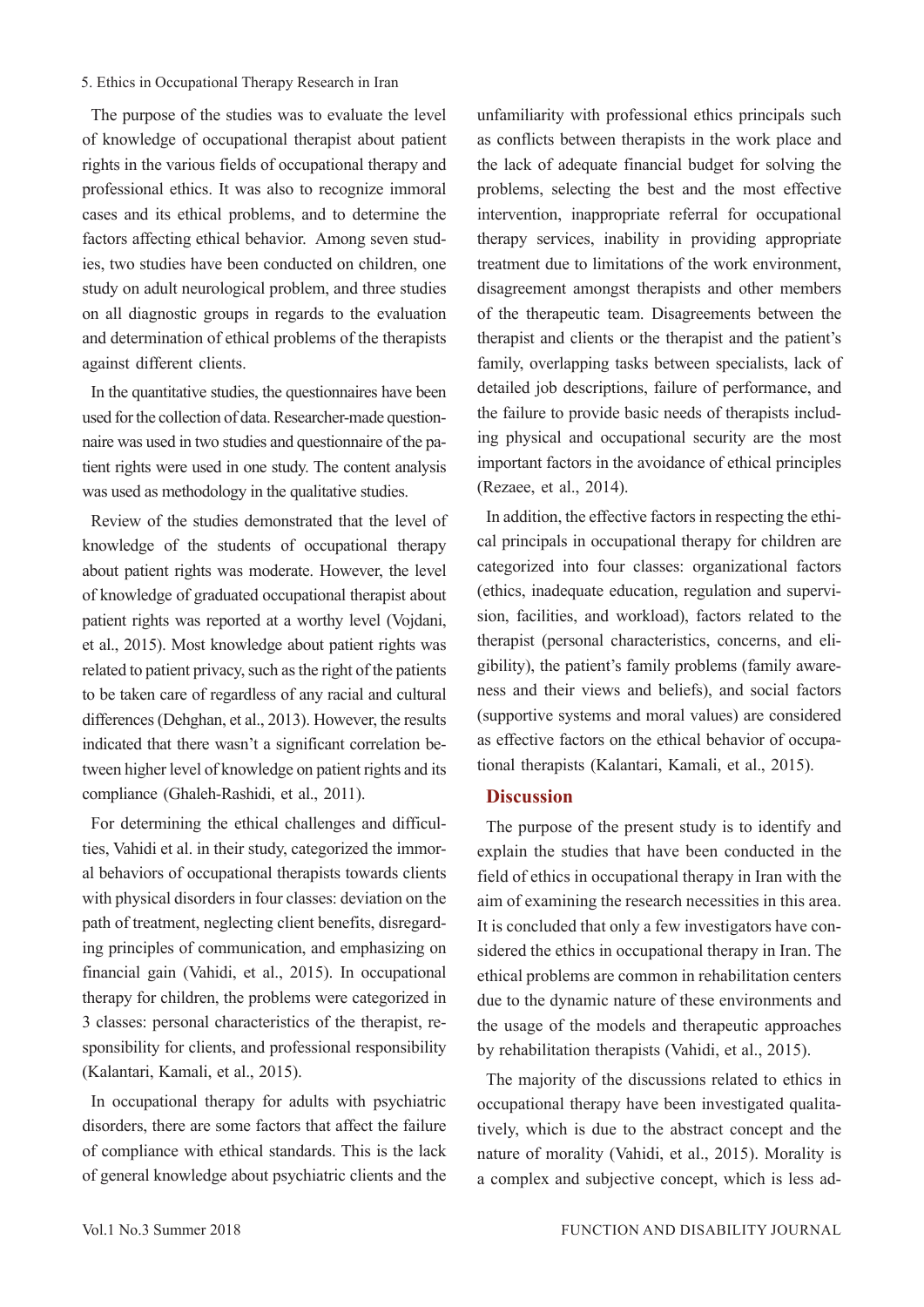dressed in eastern societies and developing countries due to the lack of financial and human resources (experts) for studying the occupational sciences.

Some of these articles investigated the moral challenges in clinical occupational therapy and the main problems in the field of ethics (Vahidi, et al., 2015, Rezaee, et al., 2014). However, other papers have examined the other effective factors on observing the ethical principles. Many of these studies focused on the knowledge and understanding of the occupational therapists and students of rehabilitation on ethical issues and professional ethics. The important points in this research are the lack of knowledge on behalf of students and occupational therapists about professional ethics related to occupational therapy and the lack of comprehensive laws and regulations in the field, which is the main reason for the immoral actions of therapists. Therefore, education previous to vocation and academic educational programs can facilitate ethicalecisions (Kirschner, et al., 2001). In Hansen's study, the most common ethical issues that are consistent with the evaluated studies are: deciding to choose the best and most effective intervention, inappropriate referral to occupational therapy services, failure to provide a suitable treatment, and disagreements between therapists and other members of the therapeutic team (Hansen, 1988). These are considered as results in the majority of the evaluated studies and they revealed the major moral problems and challenges of occupational therapists in the clinical practice. In addition, the studies specify the need for further separate research on each aspect of this area. As mentioned, academic educational programs are helpful, but are not sufficient. Therefore, comprehensive supervision is required in various aspects of this profession (Kirschner, et al., 2001).

Occupational therapists work in dynamic and complex situation and should be alter to ethical issues faced in everyday practice. Therapists, clients, and organizations play an important role in decreasing these issues. Therapists should continue to take ethical courses and workshops about ethics and try to be a moral agent. Organizations also need to implement polices to facilitate ethical practices and maintain enough supervision on a therapist's work. In educational programs for occupational therapy, students should emphasize on ethics and resolving ethical issues. An increased level of patient awareness on their rights, such as with social media, is another factor that can facilitate ethical practices.

Since ethics can be affected by the environment, culture, and religion, it is suggested that this concept be studied in terms of the viewpoint of occupational therapists and clients in respect to their cultural and religious conditions. Evaluating, studying, and explaining the views of clients can result in the generation of knowledge about the different needs of patients with various and special conditions. Investigators can help create an appropriate learning platform by conducting these extensive studies, evaluating ethical views, and explaining the ethical views of students. These studies can provide a basis for ensuring that the needs of clients in occupational therapy are met. Moreover, in regards to the various aspects of ethics in occupational therapy, it is essential that investigators in this area increase their focus on this issue. Finally, the dimensions should be examined from the viewpoint of therapists and clients.

#### **Conclusion**

Ethics is an important issue in the various scientific fields, including occupational therapy. However, the lack of sufficient studies in the field of ethics in occupational therapy showed that it doesn't play an important role in this area of research. Therefore, this scoping review revealed the need to conduct extensive studies and further research in this area. Future research can focus on finding ethical issues in occupational therapy practice in Iran, especially in the field of mental health and old age. Researchers could also investigate the level of client knowledge about occupational therapy and its patient rights, and the relationships between this knowledge and the level of satisfactions of interventions. Additionally, other quantitative studies are needed to find the types of occupational therapist reasons when interfering with an ethical dilemma and the development of valid, reliable, and culturally suitable instruments to assess the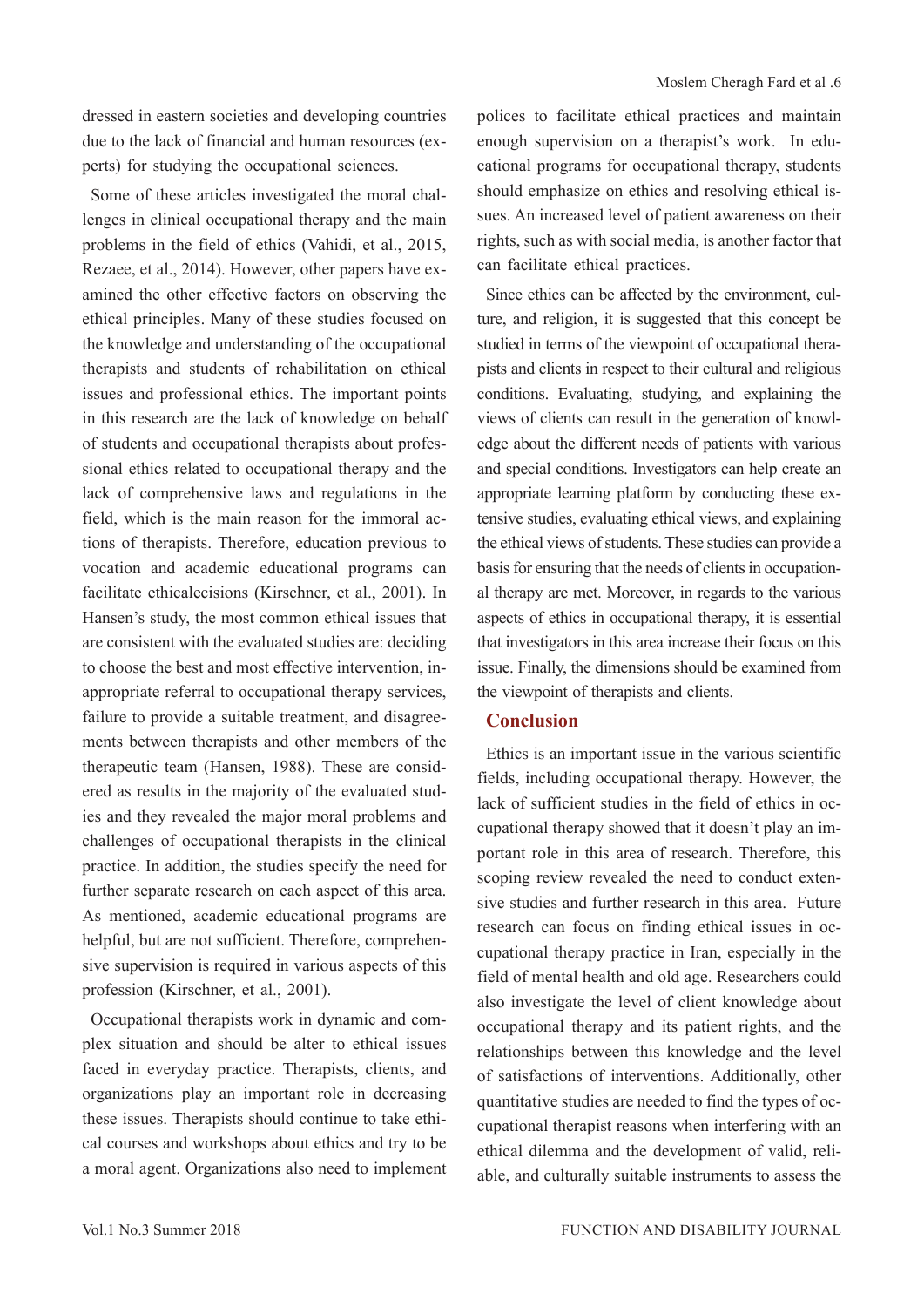7. Ethics in Occupational Therapy Research in Iran

different dimensions of ethics in practice.

#### **Acknowledgement**

The authors would like to express gratitude towards all who helped in the improvement of this paper.

#### **References**

Adel F, Ataei G. (2012). The place of ethics in Iranian medical education. J Educ Ethics Nurs. 1 (1) ,1-7. Retrieved from: http://ethic.jums.ac.ir/article-1-26-en.html

 American Occupational Therapy Association (2004). Enforcement procedures for the occupational therapy code of ethics. Am J Occup Ther 58, 655-62. DOI: 10.5014/ajot.58.6.655

American Occupational Therapy Association (2004). Enforcement procedures for the occupational therapy code of ethics. Am J Occup Ther 58, 655-62. DOI: 10.5014/ajot.58.6.655

Arksey H, O'Malley L (2005). Scoping studies: towards a methodological framework. Int J Soc Res Methodol.8(1), 19-32. DOI: 10.1080/1364557032000119616.

Babaei M Rasafiani M (2016). The scope of spiritual research in texts of occupational therapy: Scoping review study. Research in rehabilitation science.39(12),185-93. Retrieved from: http://jrrs.mui.ac.ir/index.php/jrrs/article/view/2594

Dehghan L, Dalvand H, Haghgoo H, Hosseini S (2013). Occupational therapists and patients' rights: their level of clinical knowledge. J Med Ethics Hist Med. 6:3. Retrieved from:http://journals.tums.ac.ir/abs/22986

Galheigo SM (2011). What needs to be done? Occupational therapy responsibilities and challenges regarding human rights. Aust Occup Ther J. 58 (2), 60-6. DOI: 10.1111/j.1440-1630.2011.00922.x.

Ghaleh-Rashidi VA, Hosseini؛ M, Foroughan؛ M (2011). The relationship between knowledge and observance of patients' rights in rehabilitation centers of Tehran. Journal of sabzevar university of medical scienses. 19(3),296-303. Retrieved from: http://jsums.medsab. ac.ir/article\_297.html

Hansen RA (1988). Ethics is the issue. American Journal of Occupational Therapy. 42,279-281. DOI: 10.5014/

#### **Conflict of Interest Statement**

Authors declared no conflict of interest.

#### ajot.42.5.279

Kalantari M, Kamali M, Joolaee S, Shafarodi N, Rassafiani M (2015). Factors affecting ethical behavior in pediatric occupational therapy:A qualitative study. Med J Islam Repub Iran. 29 (1) ,1076-1082. Retrieved from: http://mjiri.iums.ac.ir/article-1-3294-en.html

Kalantari M, Kamali M, Joolaee S, Rassafiani M, Shafarodi N (2015). Perception of professional ethics by Iranian occupational therapists working with children. J Med Ethics Hist Med8,8. Retrieved from: http://jmehm. tums.ac.ir/index.php/jmehm/article/view/101

Karimi Dermani H. (2006). Rehabilitation of special groups with emphasize on social work services (1th ed.). Gostare publications.

Kirschner KL, Stocking C, Wagner LB, Foye SJ, Siegler M (2001). Ethical issues identified by rehabilitation clinicians. Archives of physical medicine and rehabilitation. 82(2), S2–S8. DOI: 10.1053/apmr.2001.30999

Kyler-Hutchison P (1998). Ethical reasoning and informed consent in occupational therapy. Am J Occup Ther . 42(5), 283-7. DOI: 10.5014/ajot.42.5.283

Levac D, Colquhoun H, O'Brien KK. (2010). Scoping studies: advancing the methodology. J Implement Sci; 5: 69. DOI: 10.1186/1748-5908-5-69.

Mirkhani S M (2006). Basic of rehabilitation (1th ed.). Tehran, Behzisti Organization publication of Iran and publication of faculty of rehabilitation science.

Rezaee M, Karbalainori A, Hosseini S. A, Khankeh H.R(2014). Ethical Issues of Occupational Therapist in the Field of Mental Health.Rehbilitation. JRE-HAB.14(4),82-89. Retrieved from: http://rehabilitationj. uswr.ac.ir/article-1-1290-en.html

Rumrill, P. D., Fitzgerald, S. M., & Merchant, W. R. (2010). Using scoping literature reviews as a means of understanding and interpreting existing literature. Work (Reading, Mass.) 35(3): 399-404. DOI: 10.3233/WOR-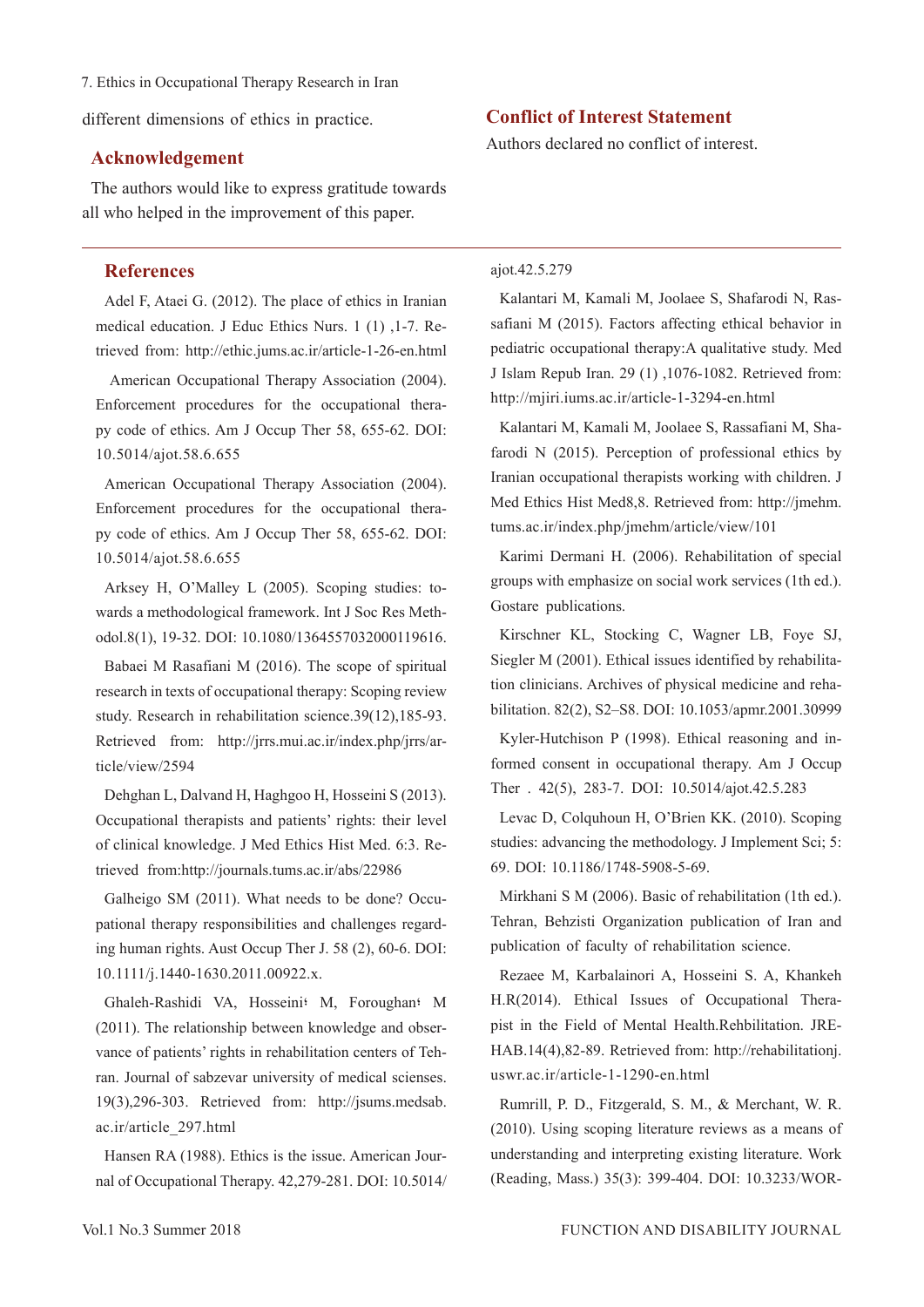#### 2010-0998

Vahidi H, Shafaroodi N, Joolaee S (2015). Occupational therapists' perception of unethical practice in adults' physical dysfunction field. J Rehab Med. 4(2), 70-78. Retrieved from: http://medrehab.sbmu.ac.ir/article\_1100028\_0.html

Vojdani M, Fooji S, Babaei Heidarabadi A, Haghighi Sani N, et al. (2015). To evaluate the level of knowledge of the clinical apprenticeship students of University of Social Welfare and Rehabilitation Sciences about patient's rights. Medical ethics journal. 9(33),24. Retrieved from: https://www.sid.ir/fa/seminar/ViewPaper. aspx?id=34904

Wagman P, Hakansson C, Jonsson H (2015). Occupational balance: a scoping review of current research and identified knowledge gaps. J Occup Sci .22(2),160-9. DOI: 10.1080/14427591.2014.986512

World Federation of Occupational Therapy (2012). Definition of Occupational Therapy. Retrieved from :http://www.wfot.org/AboutUs/AboutOccupationalTherapy/Definition of OccupationalTherapy.aspx.